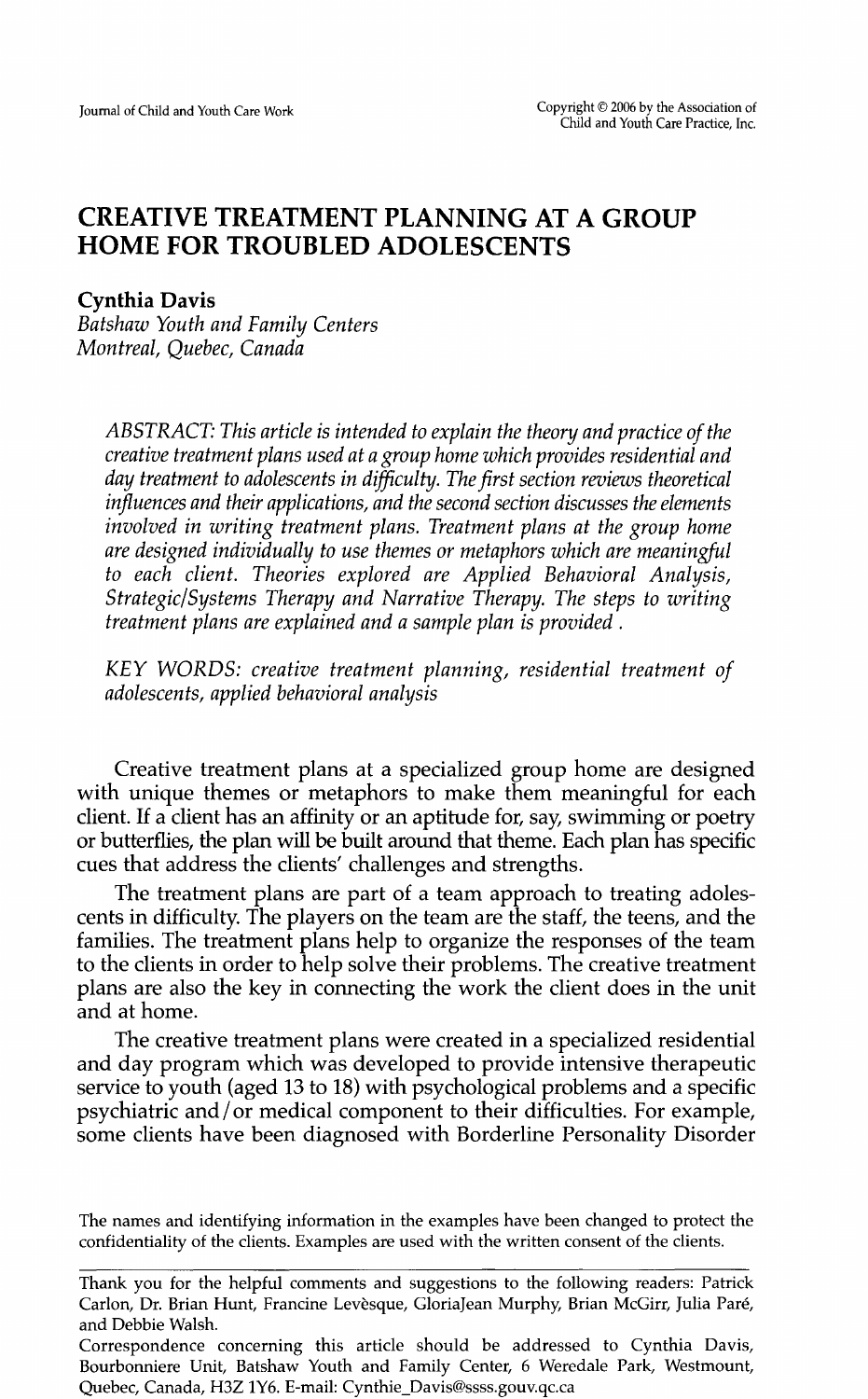and many have a history of self-injury. Clients may suffer from depression, phobias, eating disorders, and other disorders (see Lothian, 1991, for a description of the program and treatment strategies by a founder of the group home).

## PART 1 -THEORY

The main theoretical sources that inform the treatment planning are Applied Behavioral Analysis, Strategic/Systems Therapy, and Narrative Therapy.

### *Applied Behavioral Analysis*

Often, clients are unwittingly rewarded instead of given negative consequences for unhealthy behaviors. In youth care, the most common reward for maladaptive behavior is individual attention or counseling. When clients act out, they often receive the undivided attention of one or more staff to "process" (receive counseling about) the behaviors. Regardless of the content of the discussion, or the other consequences associated with the transgression, the one to one attention serves as a reward for many clients, and may increase the occurrence of the behavior.

Applied Behavioral Analysis (ABA) helps us to analyze behaviors and the responses that maintain or reduce them. It was developed when 0. I. Lovaas (1987) applied principles of basic behavioral theory to individuals with developmental delays. The fundamentals of his approach are applicable to many populations with behavioral challenges, including those without developmental delays. We apply the principles to understand and resolve the behavioral problems of teenagers.

In ABA, the antecedent of a behavior, the behavior, and the consequence are analyzed. The antecedent is the situation or event that immediately preceded the behavior. The behavior is what the person did. The consequence is the response of other people to the behavior. The consequence can be positive or negative. The way to judge whether the consequence is positive or negative is by how it affects the behavior. If a consequence is positive, the behavior is likely to increase. If a consequence is negative, the behavior is likely to decrease. In behavioral literature, this is referred to as the "Law of Effect" (Thorndike, 1911). Just because we assume a consequence is negative or positive doesn't mean that the assumption is correct. For example, a teen at the group home had the chore of putting the dishes away. He was in the middle of an exciting computer game when the group leader asked him to do his chore (antecedent). He went to the kitchen and tossed the dishes roughly into the sink, almost breaking some of them (behavior). The cook gave him a lecture, took the dishes from him, and kicked him out of the kitchen (consequence).

This consequence got him attention from the cook, who he adored, plus he got out of doing his chore. In this case, the consequence was positive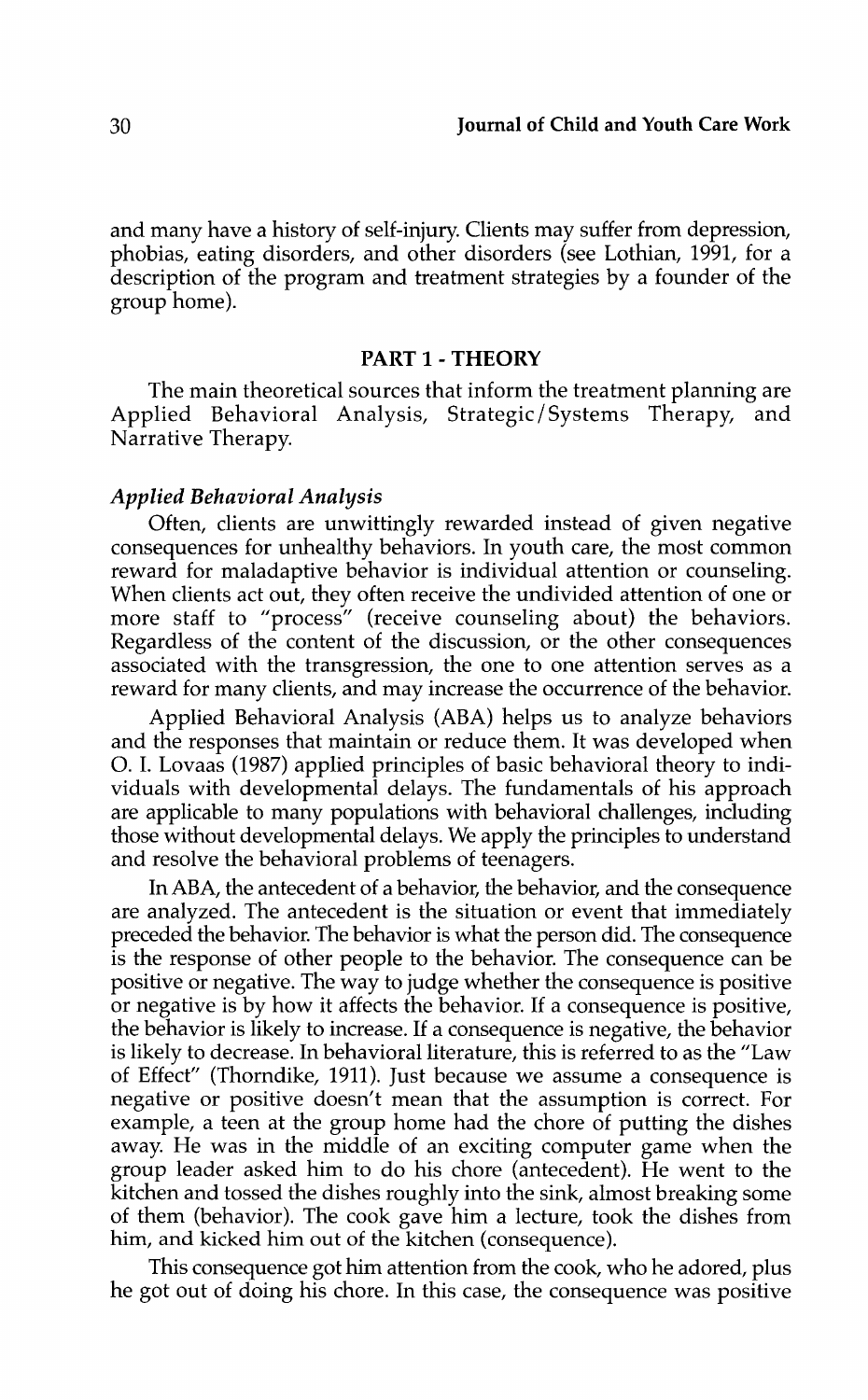as it was likely that the young fellow would be no more careful with the dishes in the future.

An example of a negative consequence for that behavior would be if the cook ignored the boy and an educator made him re-do his dishes plus clean everyone else's dishes.

## *Strategic/Systems Therapy*

Strategic/Systems Therapy is a branch of family therapy in which the family is viewed as a system, and strategies are used to bring about changes. Bateson (1980), Haley (1976), and Minuchin (1974) are developers of this approach. According to Chloe Madanes (1981), "strategic family therapy developed from a concern with power in the relationship between therapist and client and in the relationship among the members of a family. Strategies of psychotherapy were developed to utilize this power in order to produce change" (p. xxi). Some features of this approach that inform our practice are:

- The family is viewed as a system in which each person affects the whole, and a change in one person has an impact on the whole system.
- The therapists take responsibility for solving the problem. When the problem is not successfully solved, it is the therapist's responsibility. When the problem is resolved, all credit for success goes to the clients and their families.
- The emphasis is more on problems and solutions than on past trauma or insight.
- Problems may be reframed to be seen in a more sympathetic way.
- Directives are given, and some of them may be paradoxical (for example, prescribing some element of the symptom in order to gain control of it, like having an overly perfectionist client make one mistake per day).
- The family hierarchy is examined and corrected if necessary.

## *Narrative Therapy*

In their book, Narrative Means to Therapeutic Ends, Epston and White (1990) write: "Externalizing is an approach to therapy that encourages persons to objectify and, at times, to personify the problems that they experience as oppressive" (p. 38).

Some of the innovations of Epston and White are routinely put into practice at the group home, particularly externalization of the problems and using documents in the service of the clients.

*Externalization.* Some clients' inner battles are so overwhelming that it is hard for them to get through the day. One strategy that is often helpful for these clients is to externalize the battle in order to help them fight against their symptoms. The symptom is personified as a monster, vampire,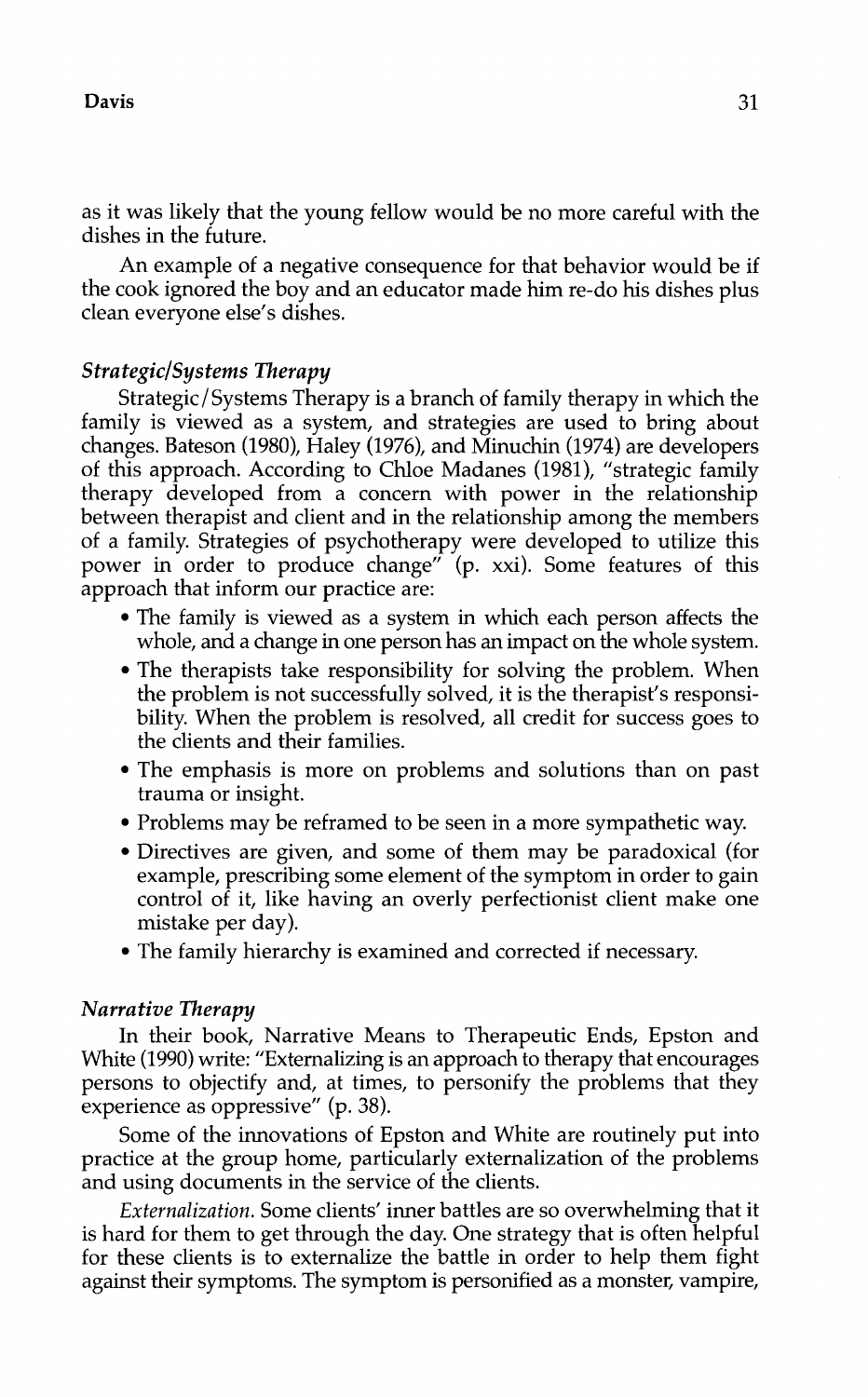or enemy that is trying to deprive them of all that life has to offer. The treatment plan is used as a tool to attack problems instead of identifying with them.

*Therapeutic use of the document.* Documents are written for the benefit of the clients and their families. They are written so as to offer hope, encouragement, understanding, and solutions. They may show the symptom in a more positive way, as an attempt to problem-solve. The treatment plan histories (see below) and the treatment plans are written as therapeutic documents.

## PART 2 - WRITING TREATMENT PLANS

#### Why *Treatment Plans?*

The main value of treatment plans for clients in a group home setting is to ensure that they are responded to in ways that are consistent and that address their difficulties. In other words, all of the people in their lives give them reinforcement for their strengths and negative consequences for their maladaptive behaviors. The goals of the plans are to solve or reduce the behavioral problems that the clients present with.

#### *Steps*

There are several steps involved in writing a creative treatment plan. The following is a description of the steps and the process used to create the plans.

*Observation period.* During the observation period, the clients and staff will learn about the challenges and strengths of the newcomer. They will notice behavior patterns which bother people, ways of coping with stress, and skills at adapting to a new situation. They will also learn about the particular interests of the newcomer. Time in the community is restricted during the observation period. The observation period lasts about three to five weeks.

*Client group feedback.* Once the newcomer has settled in and the group has gotten to know her a bit, the clients will be asked to give their feedback at a client group meeting (the client group meets twice daily to work on treatment issues). One of the clients will record the impressions of the group. The staff ensure that the experience is as positive and constructive as possible. In general, the teens are quite generous and offer their comments in a supportive way.

*Timeline.* During the observation period, the new client is asked to create a timeline representing important events that happened in his life. The goals of the timeline include understanding the origins of the symptoms and engaging the client by aligning with the person and not the symptoms.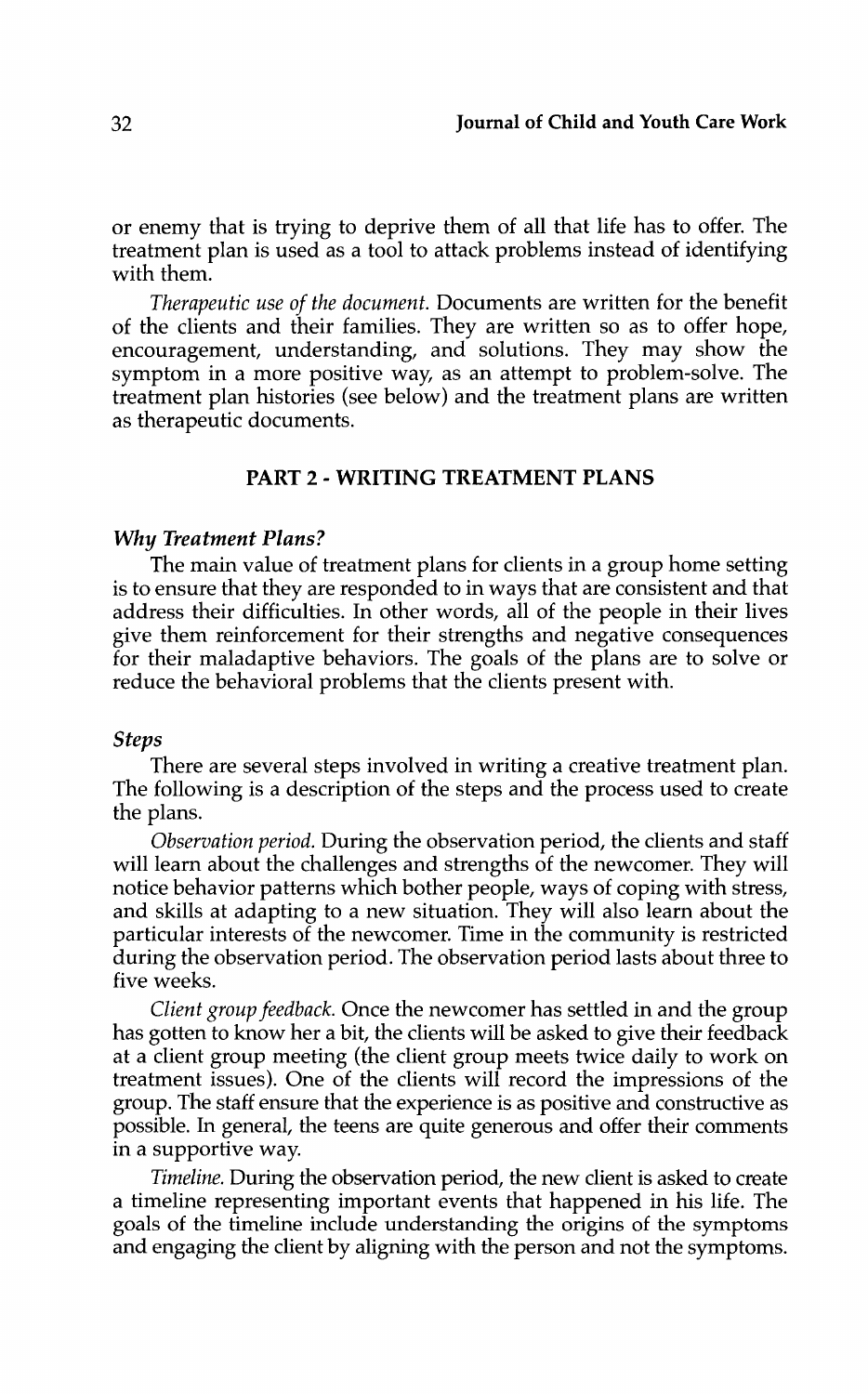## **Davis** 33

The young person is given an 18 in. by 24 in. paper and drawing supplies and asked to draw a line representing her life through time. She can start it at birth, or even before if major family events occurred before she was born. She plots the year and her age on the timeline. She continues the line through the years and writes such things as the birth of siblings, moves, schools, changes in the family situation, illnesses, hospitalizations, and so forth. Most of the young people we deal with have had considerable upheaval in their lives, and these events are plotted on the timeline. Once the time line is done, the youth is asked to go over the events and describe how she coped with the various events. We find that many coping mechanisms that have become maladaptive began as creative ways to deal with difficult situations.

*Treatment plan history.* The information in the timeline is used to write a treatment plan history. This is a brief history of the events in the client's life told from her own perspective. Optimally, it includes the history of the symptom and the youth's own desire to reclaim her life from the symptom.

The treatment plan history is written by the Art Therapist/Treatment Plan Coordinator, based on the information given by the client. Several drafts may be written, as each draft requires the approval of the client. Sometimes, discussing the events or the drafts of the treatment plan histories leads to the sharing of more information, which is then included in the next draft of the history. The writing of the treatment plan histories is considered a therapeutic intervention, as is every step of the treatment planning. Every word is written for the benefit of the client and his family. Nonjudgmental language is used throughout.

*Initial draft of treatment plan.* All of the above is taken into account when writing the initial draft of the treatment plan. The plan is written with the client's ideas and cooperation and they are consulted and contribute to the whole process. Often, they become very excited as the plans take shape, and they see themselves as the main architects of their own plans.

*Introduction.* The introduction sets the therapeutic tone of the treatment plan. The information in the treatment plan history, the observations of the staff, and the feedback of the clients and the parents are taken into account in deciding on the main theme of the plan. This is explained in a sympathetic way in the introduction.

*Themes.* Each treatment plan has a theme that is suited individually to the client. Therefore, no two treatment plans are ever the same. The clients help to develop the theme by stating their interests. Some clients come up with their entire plans by themselves after observing the other clients' plans. Ideas are also solicited from peers and the staff. Examples of themes taken from the clients' interests include: skating, kickboxing, swimming, computers, guitar playing, painting, and drama. Examples of themes from plans in which the inner battle has been externalized include fighting against: Anorexia, The Dragon, The Evil Twin, The Shadow, and The Obsession Monster.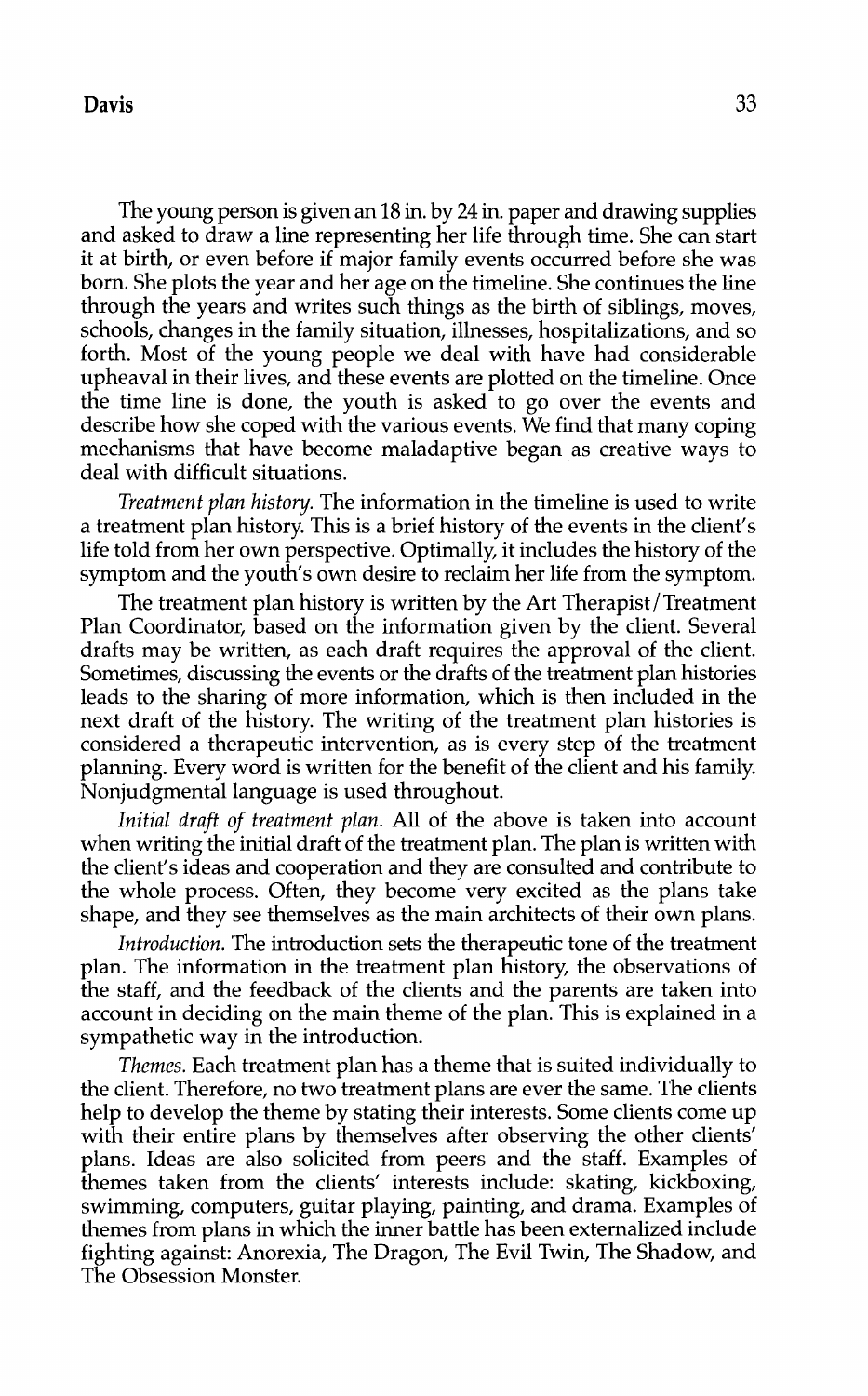*Cues.* Most treatment plans have three cues to help redirect the clients' behaviors. The first cue is usually a warning that the behavior is present. The client is then given the chance to immediately correct their behavior. The second cue is generally used when the client fails to respond adequately to the first cue. The second cue may signal that they have to separate themselves from the group and do a task such as a soothing technique. The third cue is usually the signal that desired behaviors are present. The cues are individually suited to the client and the treatment plan. Usually, they make up their own cues. When they contribute in this way, they experience more ownership of the plans.

The following is an example of a plan that helped a 14 year old girl from a family with many difficulties gain control of her behavior. The team nurse came up with the idea of using Tara's beloved butterflies to represent transformation.

## TARA- BUTTERFLY TREATMENT PLAN

Tara is in the process of evolving from a (sometimes) anxious and dependent girl into an independent, mature, and responsible young woman. She has a butterfly plan to help her with her transformation.

#### *Caterpillar Phase*

The caterpillar represents Tara's less evolved behaviors. When Tara displays the following behaviors or characteristics, she is in her caterpillar phase:

- Shyness preventing her from communicating
- Overly dependant
- Overwhelming anxiety
- Temper tantrums
- Refusing to go to school
- Refusing to do what is asked of her ( i.e., chores, getting off of the phone or computer, going to bed when mom asks, etc.)
- Other immature behaviors

When anyone notices any of these behaviors, they will ask Tara if she is "CRAWLING", or tell her she is crawling.

Tara may immediately correct her behavior. If she continues to crawl, Tara will be told to go to her "COCOON".

When Tara is told to go to her cocoon, she will go to the conference room (or another designated area) and work on "transforming". She will do this by developing ten techniques she can use to calm and soothe herself and address the issue. She will spend a minimum of 10 and maximum of 20 minutes working on her techniques.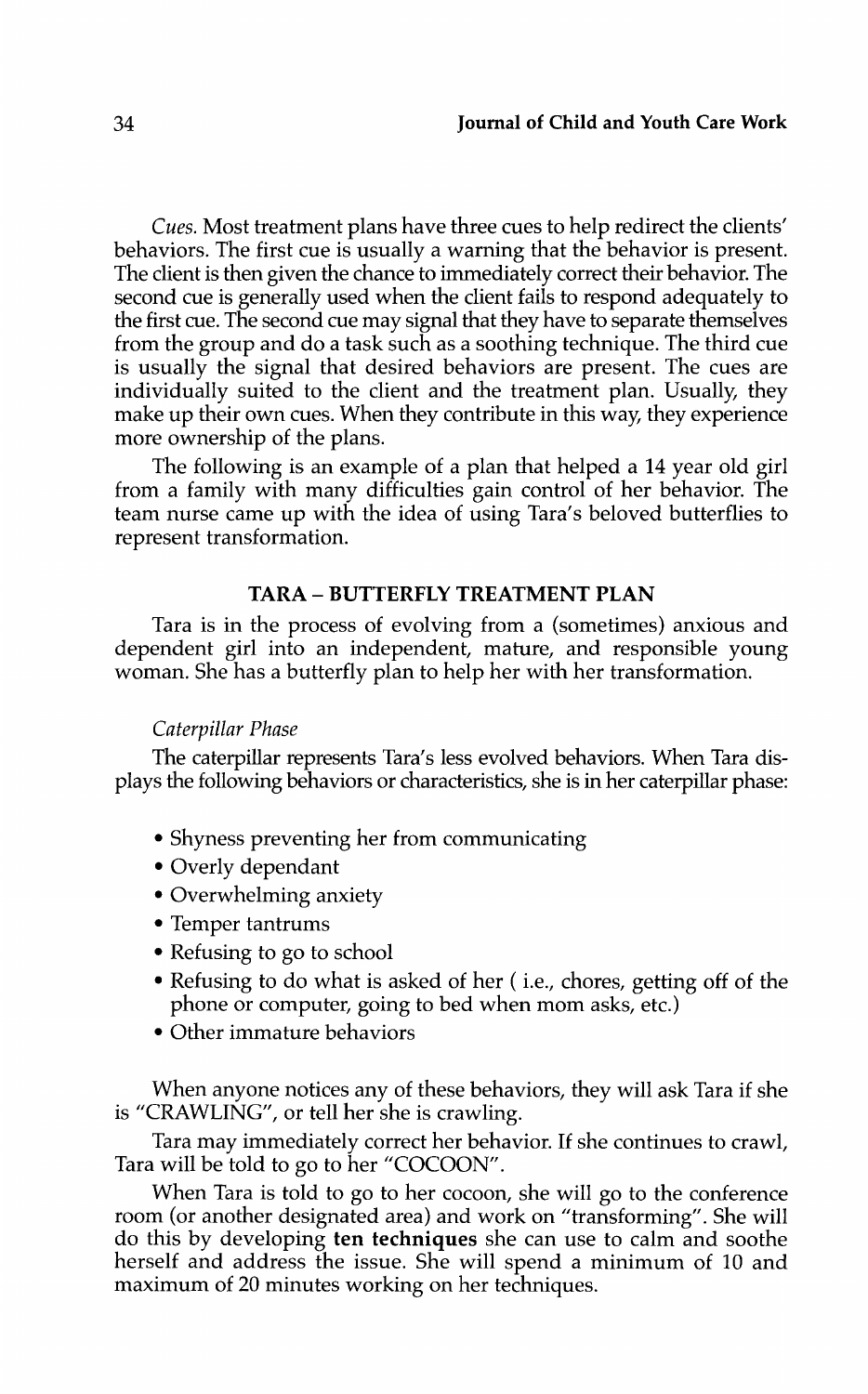## $Davis$   $35$

Tara may request to go to her cocoon at any time that she needs to.

### *Butterfly Phase*

While in her cocoon, Tara will work on becoming like a butterfly. The butterfly represents Tara's mature and independent state. Tara is in her butterfly phase when the following behaviors or characteristics are present:

- Socializing with others
- Speaking her mind
- Taking responsibility for her chores
- Being more independent (i.e., not crying when she gets off the phone with her mother)
- Taking good care of herself
- Accepting no's
- Participating with the group
- Coping with her anxiety without misbehaving
- Attending school
- Other mature behaviors

When anyone notices Tara doing any of the above, they are to tell her she is "SOARING".

## **DISCUSSION**

Before Tara came into care, her "less evolved" behaviors resulted in attention from her mother, and being allowed to stay home from school. When we substituted her "crawling" cue as a response to her behaviors, it changed the chain of events. It put the adults in control of the situation, and Tara had to do some work to solve her problem. Changing the consequence reduced the recurrence of the "less evolved" behaviors. Tara's positive cue, "soaring" was used to constantly reinforce her mature behaviors and help her to feel competent.

The family system was involved in helping Tara by using her plan. Her mother was supported for her strength and determination, and her skill at using the plan. She was not blamed for keeping Tara home from school or for any of Tara's problems.

A metaphor based on Tara's interests was used to symbolize her personal evolution. It helped her to identify more with her strengths than with her difficulties.

The clients whose battles have been externalized by the treatment plans have cues which reflect the externalization. For example, a girl whose depression made her feel suicidal had a Shadow Fighting Plan. When she needed to fight the shadow that was attacking her, she was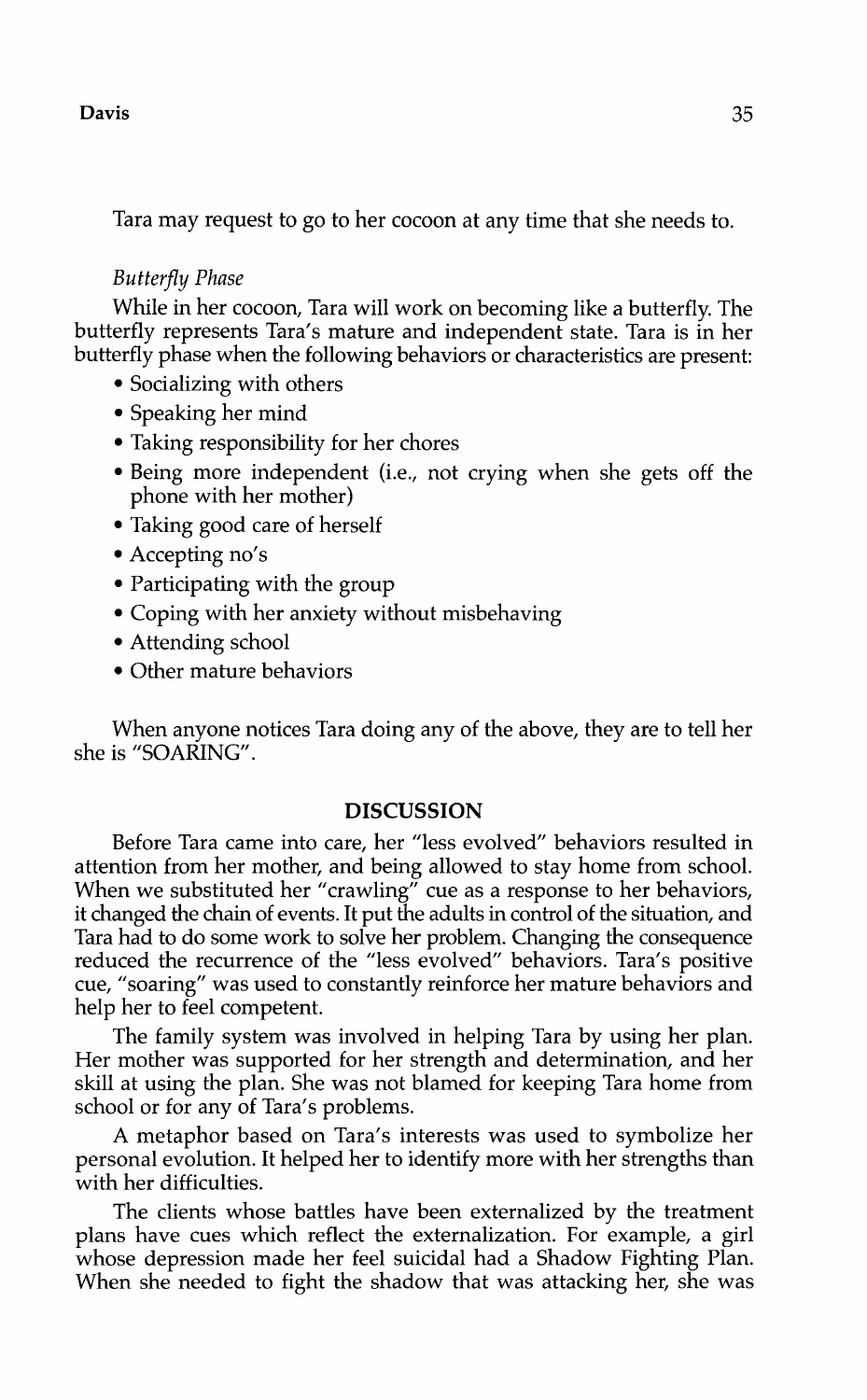told, "Shine your light!" When she was doing well, she was told, "Your light is bright!"

While the 3 cues are used in many plans, it should not be read as a menu for writing plans. Each plan must be distinct and relate specifically to the individual. Some plans may have more or fewer cues.

*Self-soothing techniques.* A self-soothing technique is an activity done individually by the clients to help to calm and focus them when they are in distress. Some of our treatment plans require a daily practice of the techniques to create the habit of doing activities to self-regulate.

Typically, clients are asked to create a repertoire of techniques that are helpful to them. A technique that could benefit one youth could harm another, so they are chosen on the basis of each individual's requirements.

Some examples of soothing techniques are journal writing, colouring, walking around the block, yoga, deep breathing, getting a cup of hot chocolate, reading, playing an instrument, making a collage, beading, biking, and weight lifting.

Activities that require other people, such as counseling or calling friends, are not included. Most of the clients request counseling as one of their techniques, and they are refused. We want them to be able to calm themselves. Counseling is offered regularly by the child care staff, the art therapist, the social worker, and the consultant psychiatrist, but not in response to crises or bad behavior. As discussed above, the individual attention of counseling is considered a reinforcer or reward, and therefore, we try to offer the individual attention of the staff when clients are doing well and achieving their goals.

*Indicators.* Each client has written indicators that accompany their plans. The indicators are questions which the client must respond to at each client group meeting. The answers are recorded and this data serves as a record of the client's progress. Indicator questions typically ask about the frequency of the use of the treatment plan cues and the handling of treatment issues. The indicators also serve as regular reminders to the client, peer group, and staff of the main issues the client is working on.

*Poster, presentations, and role plays.* Once the initial draft of the treatment plan is written, it must be approved by the client, the staff, and the client's family. When it has been approved, the client is then required to make a poster illustrating and explaining their plan. They must present the plan and the poster to the client group. The client must also present the plan and the poster to the staff in a weekly staff meeting. The presentations increase the clients' investment and pride in their plans.

The parents are asked to do some role plays of the plan with their child at a family meeting so that they will be comfortable using the plan at home.

*Testing.* The first couple of weeks of practicing the plans is the test run. Sometimes some problems arise in the execution of the plans. These are corrected as soon as possible.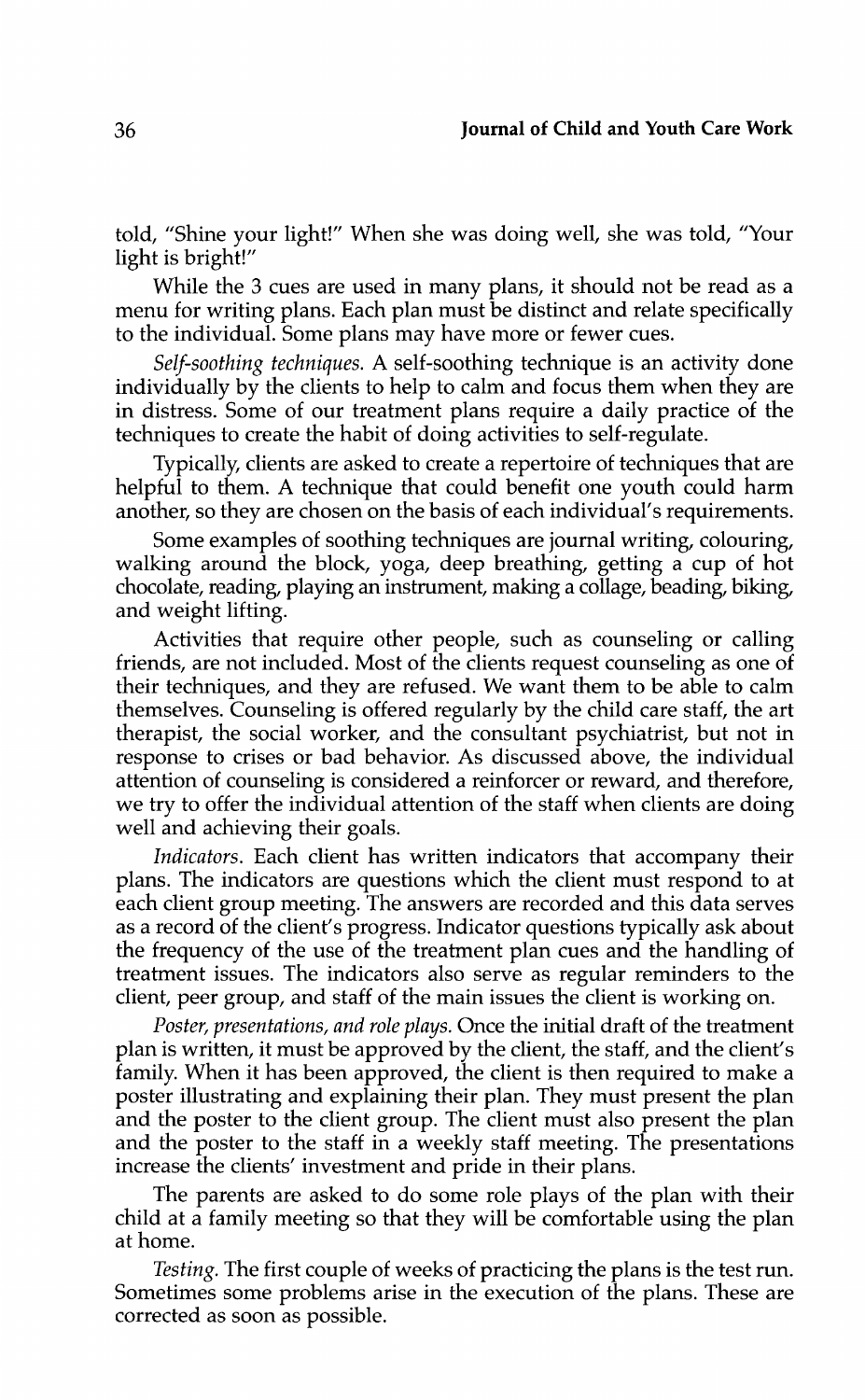## Davis 37

*Revisions.* Once the treatment plan is in effect, it should be reviewed and revised if necessary at regular intervals, ideally about every 4 months, to ensure that it is meeting the needs of the clients. If a problem is solved, there is no need to continue working on it. Another problem may be identified, or the plan may be faded as the client integrates back to her home. Fading the plan may involve eliminating some cues, or changing the cues to more commonly used language, for example, saying, "Great job!" instead of "Masterpiece". As they master their difficulties, the clients hear fewer of their warning cues and more and more of their reinforcing cues.

*Challenges to youth workers in applying treatment plans.* Youth care workers report that the biggest challenge in applying the plans is the initial resistance. Clients regularly test out their treatment plans to see if they will be applied in a consistent fashion. The most common testing is that clients say that the plans were used at the wrong time, for the wrong reason, or that they were used incorrectly. When youth workers become familiar with the plans, they do not fall for that ploy. The clients begin to trust the plans when they see that everyone involved in their treatment knows how to use them.

There may be organizational difficulties in applying this method of working. It requires an organizer and the cooperation of all of the staff. Any staff member who does not like the approach can easily disrupt the functioning of the plans by not applying them or by applying them in an unproductive fashion. Dealing with the resistance of staff as well as clients is part of the job of the treatment plan coordinator.

*Adapting the techniques.* The simplest and arguably the most important technique to adapt in different settings is the principle of rewarding desired behaviors and limiting attention to unwanted behaviors. Examples of ways to reward desired behaviors are: meeting with a client to tell her what she is doing well; arranging a special outing in recognition of a client's success; and giving the client extra privileges to support responsible behaviors, citing improvements at group meeting. When the team concentrates their time and creativity on rewarding desired behaviors, it creates a positive culture in the unit. Clients learn that they will get a lot of appreciation when they do well, and that helps them to improve their behavior.

## **CONCLUSION**

Creative treatment plans are the main vehicles for working towards change and organizing responses to the group home clients. They focus the therapeutic work and keep the process positive. This model of creative treatment planning is adaptable and teachable and it could be applied to many different points of service. Most of the teens we work with successfully integrate back to their families and to school or work with relief from or reduction of symptoms. Outcome studies are needed to quantify results.